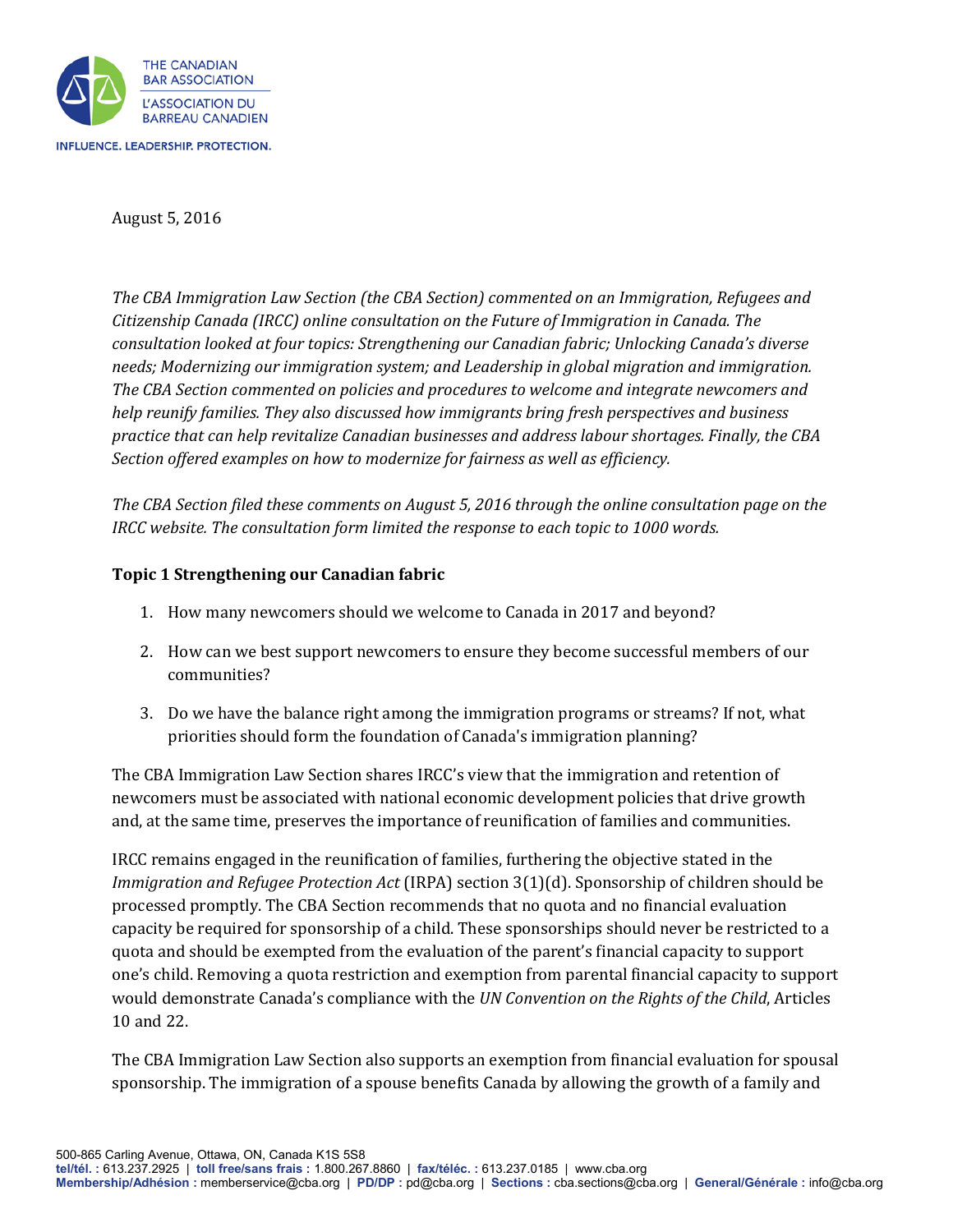faster integration of the spouse into the work force and the local community. Too many times, the Government hinders spouses from being reunited based only on a poor financial capacity of the sponsoring spouse.

General quotas on economic immigration applicants such as skilled workers and business immigrants do not serve Canada's real and concrete objectives of development of an advanced economy and progressive democratic society. Quotas should be specific to identified sectors and determined in accordance with Service Canada statistical reports on employments shortage and subdivided by province and regional needs.

The CBA Immigration Law Section proposes the creation of programs offering incentives to facilitate home ownership by immigrants following a period of residency in a region. The CBA Immigration Law Section also proposes creation of programs within Canada workforce agencies to take a more active lead in assisting newcomers to obtain more rapidly the equivalencies and recognition of foreign diplomas and certificates. These programs would allow these immigrants to enter the workforce more quickly at a level matching their education and expertise, settle down and raise families in the region they work and become successful members of our communities.

## **Topic 2 Unlocking Canada's diverse needs**

- 1. How can immigration play a role in supporting economic growth and innovation in Canada?
- 2. Should there be more programs for businesses to permanently hire foreign workers if they can't find Canadians to fill the job?
- 3. What is the right balance between attracting global talent for high-growth sectors, on the one hand, and ensuring affordable labour for businesses that have historically seen lower growth, on the other?
- 4. How can immigration fill in the gaps in our demographics and economy?
- 5. What Canadian values and traditions are important to share with newcomers to help them integrate into Canadian society?

Throughout Canada's history, immigration has been a cornerstone of our nation building, driving economic growth, innovation and social development. Wave after wave of immigrants have literally and figuratively helped to build our country, from our network of railroads, to establishing rural communities across the prairies, to fueling construction booms in our cities. Today, more than ever, immigration must continue to play this key role. A well-designed immigration program, that is flexible and able to quickly respond to market changes, is an invaluable tool in addressing Canada's economic and demographic challenges.

We live in an era of globalization, rapid technological innovation, cyclical economic fluctuations, and increasing international labour mobility. To compete internationally, Canada must not only be able to recruit and retain top talent to drive research, development and growth, it must be able to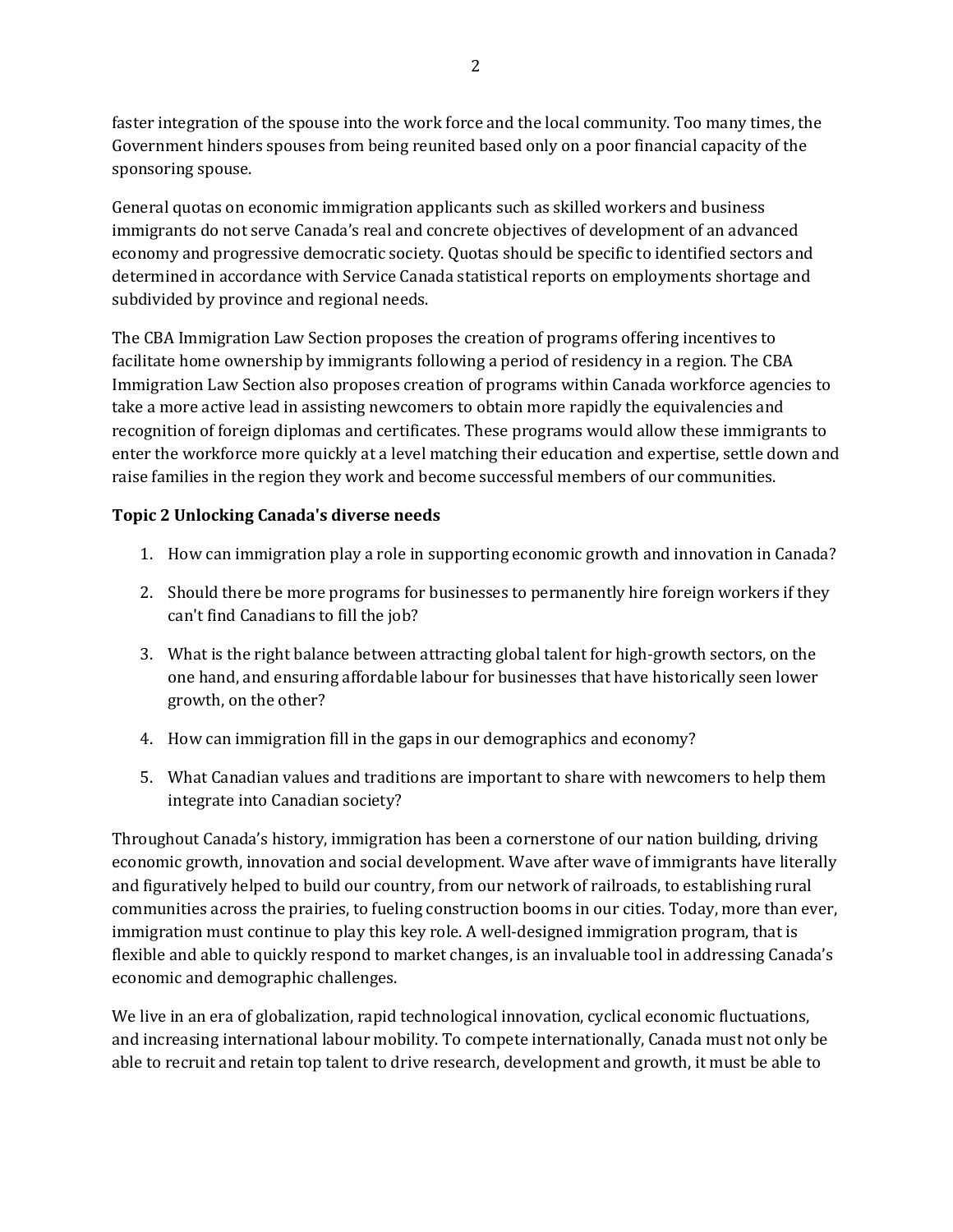do so quickly and efficiently. Attracting highly skilled immigrants – both temporarily and permanently – will support economic growth, innovation and job creation.

Highly skilled immigrants bring knowledge that drives innovation. Through their experience working in other jurisdictions, immigrants have expertise and knowledge of cutting-edge methodologies and processes they can bring to Canadian projects and share with Canadian employers and workers. This knowledge also drives efficiency, allowing Canadian business to increase competitiveness and generate growth.

They also possess global knowledge and are a source of international insight and perspective, which enhances the ability of Canadian businesses to successfully expand into foreign markets and compete internationally.

Immigrants can play a key role in building the international networks required for Canadian businesses to access and successfully penetrate foreign markets. Their networks of contacts are an invaluable tool in driving international economic growth and it is vital that Canada have access to these resources.

Attracting highly educated candidates to Canada, such as professionals and academics, is also crucial to increasing Canada's competitive advantage. For example, Canadian universities and other institutions that access immigrants of international renown raise their profile in the international community, while enhancing Canada's profile in research and development. This in turn can attract both foreign students and private investments to these universities and other institutions.

Canada's low birth rate, aging population and large wave of retiring baby boomers will continue to drive labour shortages, of both skilled and unskilled labour, that can hinder economic growth. Immigration provides access to a highly skilled international labour force, allowing Canadian employers to retain workers with skills in short supply and to pursue business opportunities and projects they could not otherwise undertake. Shortages of unskilled labour also have negative economic impact, driving the cost of labour to unsustainable levels that result in Canadian businesses becoming uncompetitive. In light of Canada's demographic issues, immigration must continue to play a key role in achieving and maintaining a balanced labour market.

For immigration to play an effective role in addressing gaps in Canada's demographics and economy we must implement both temporary and permanent residence programs that are efficient and flexible. Policy directives must move away from the current view that every position in the labour market must first be offered to a Canadian who meets the most basic skills requirements, to a view that instead takes into account the net economic benefit to Canada – and ultimate job creation – that additional skills such as international experience and global knowledge can bring. For example, the structure of the Express Entry system for permanent residence makes it almost impossible for candidates to be pulled from the pool if they do have not a job offer from a prospective employer who was able to obtain a Labour Market Impact Assessment (LMIA) by proving that there were no Canadians available for the position. This unnecessary limitation denies Canada access to a pool of potential immigrants with the international skills and global network of contacts crucial to driving innovation and economic growth.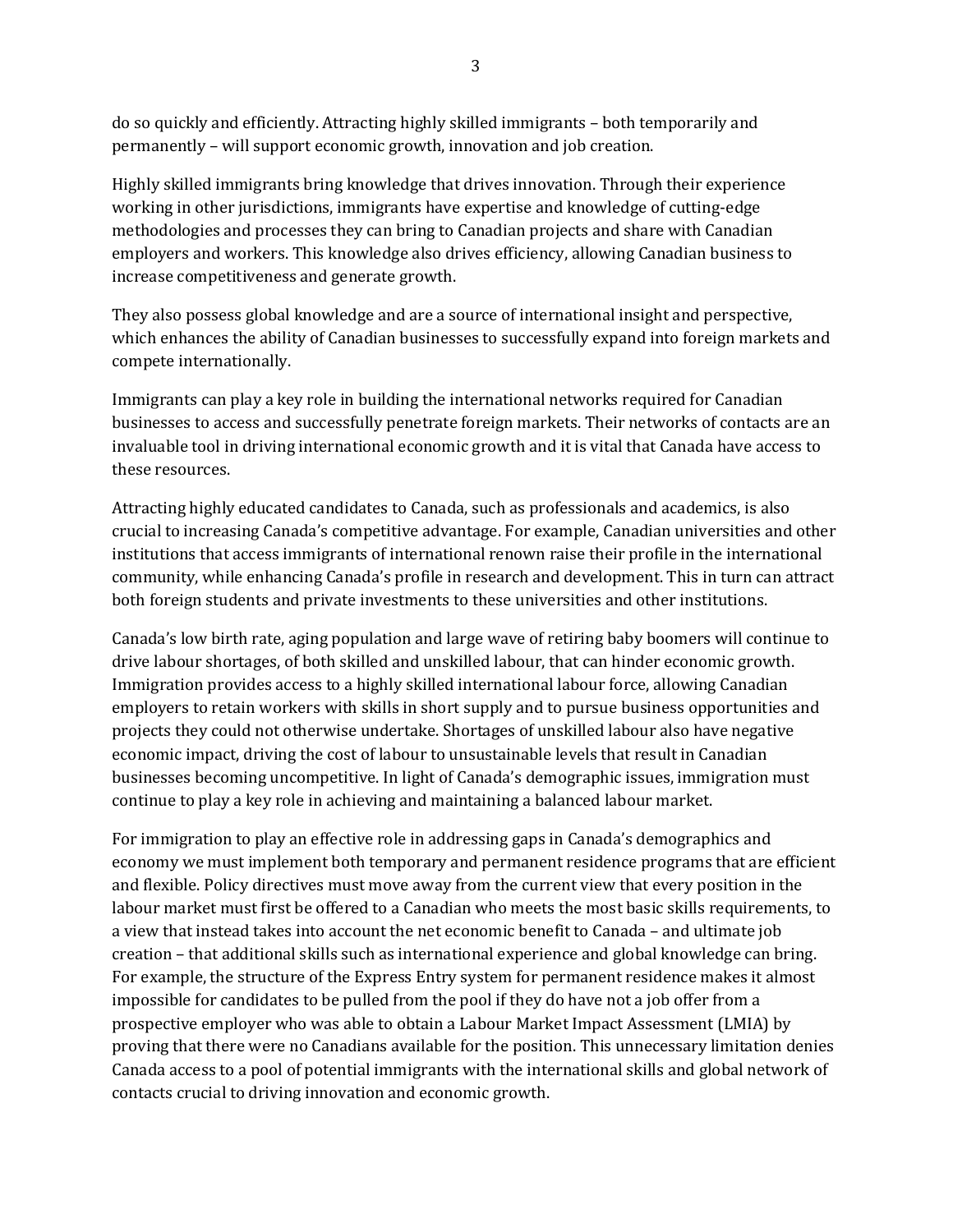While focusing on programs that provide permanent residence, it is also important to recognize that maintaining a robust temporary residence program is also crucial. In today's rapidly evolving markets, business opportunities must often be responded to in hours and days, not months and years. Even if Canada's immigration programs can move to consistently process permanent residence applications in six months, that is still too long to meet the urgent needs of employers. The government should restructure programs that allow Canadian employers to access temporary foreign workers so that these programs are flexible, efficient and more responsive to the needs of the Canadian economy.

Barriers to the economic success and integration of immigrants must also be addressed. More work must be done with professional regulating bodies to ensure that the professional qualifications of immigrants are assessed and recognized quickly and efficiently so that the skills and knowledge of new immigrants are not wasted. Programs that provide incentives to Canadian businesses to hire new immigrants and help them establish Canadian experience should also be introduced. The net return to the Canadian economy from not only tapping the expertise and skills of immigrants, but also ensuring their economic establishment more quickly, would offset the costs of any incentive programs.

Immigration must continue to play a key role in nation building, in addressing Canada's demographic gaps, and in driving innovation and economic growth. For Canada to benefit from the full potential of its immigration programs, however, it is crucial that:

- Both temporary and permanent residence programs be refocused on assessing the net benefit to the Canadian economy as a whole, rather than focusing on protecting individuals jobs for Canadians;
- Immigration programs be flexible and take into consideration business norms and realities;
- Immigration programs be efficient, timely, and less bureaucratic;
- Barriers to the economic success and integration of immigrants be addressed through implementation of policies and incentive programs.

## **Topic 3 Modernizing our immigration system**

- 1. Currently, immigration levels are planned yearly. Do you agree with the thinking that planning should be multi-year?
- 2. What modernization techniques should Canada invest in for processing of applications?
- 3. What should Canada do to ensure its immigration system is modern and efficient?
- 4. Is there any rationale for providing options to those willing to pay higher fees for an expedited process?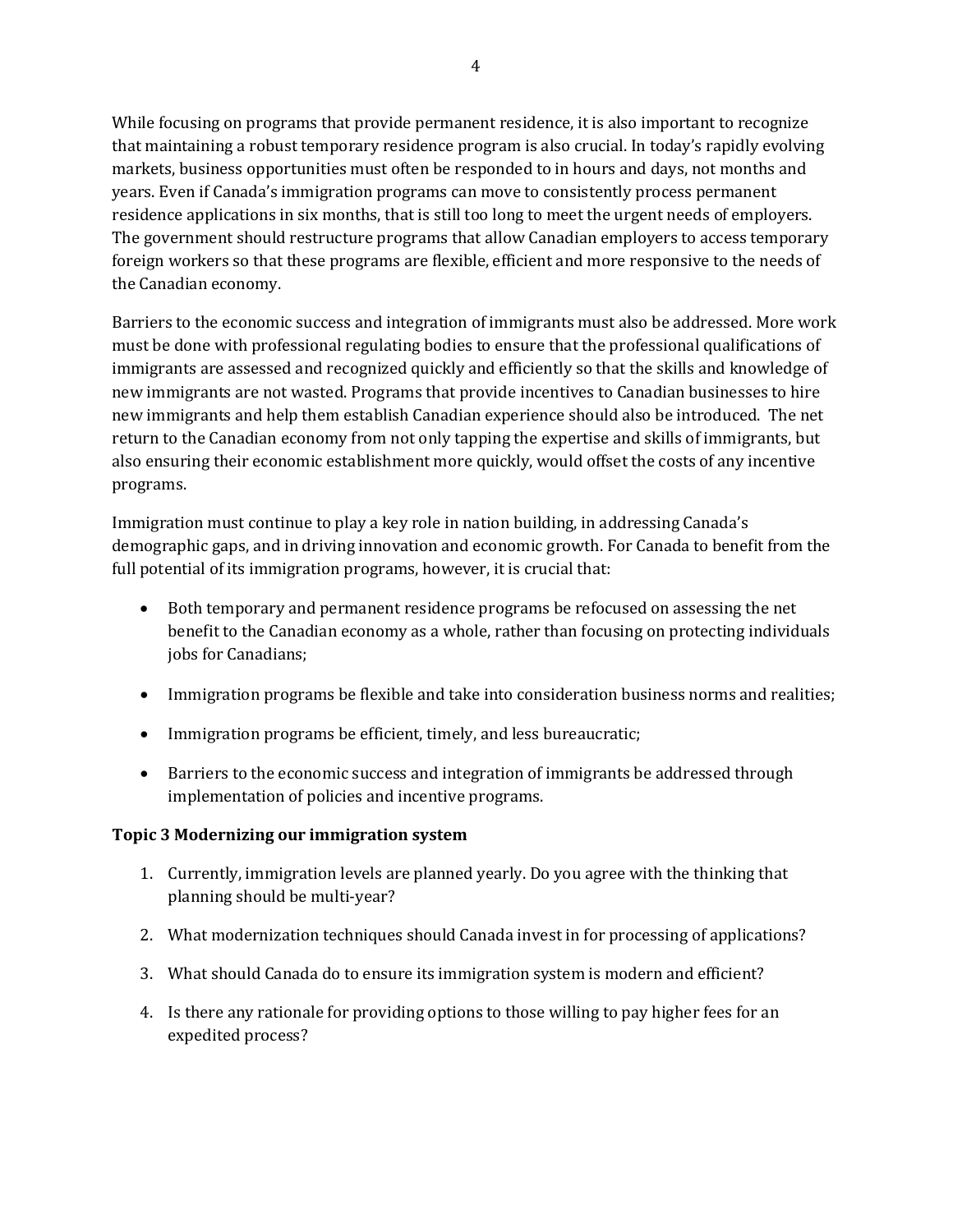The CBA Immigration Law Section recognizes IRCC`s interest in switching from an annual to a multi-year plan to better align specific integration outcomes, meet labour market needs, and develop provincial–federal settlement strategies. The CBA Section cautions that any multi-year planning should continue to focus on providing transparent and accurate statistics to all relevant stakeholders, especially to immigration applicants. We recommend that the IRCC provide yearly milestones and updates to establish clear quotas and figures on the number of immigration application processed and proposed to be processed. Limited quotas should be communicated well in advance of opening and closing dates to limit the negative effects of speculation, as demonstrated by issues with the Parent and Grandparent Sponsorship Program in January 2015.

We support transparency in IRCC decision making. Presently, applicants whose applications are refused receive generic letters, which offer limited clarification regarding deficiencies and inconsistencies. Our members may advise clients to submit Access to Information and Privacy (ATIP) requests to uncover detailed reasons for refusal and submit another application addressing these reasons. These subsequent applications are often approved. We recommend that the IRCC provide detailed reasons for refusal in the initial letters to save time and resources for individuals and the IRCC.

IRCC's new online systems pose several technological barriers. We recommend that IRCC work to address these issues, particularly the need to give applicants and representatives access to a copy of their Express Entry e-APR applications. These issues negatively affect other temporary resident processes, such as an electronic travel authorization (eTA) application where applicants have limited space to share responses and face challenges linking to their applications, uploading and supplementing follow-up documentation.

Additionally, inadequate access to technology affects much of the world. Efforts to move immigration forms online should provide exceptions for individuals without adequate access. Also, we support providing resources to potential Canadian immigrants in languages other than English and French. This will have positive effects on reducing fraud, misrepresentation, and curb the illegal practice of immigration law in foreign countries.

Issues with IRCC online service disruptions and communications continue. More applications are refused due to technical issues. Individuals who face technical issues have few remedies. Reducing technological barriers, increasing server capacity, and providing more opportunity to save, view and supplement applications would promote modernization.

We recommend more frequent Program Delivery Updates, Operational Bulletins, and other updates to IRCC Guidelines. We recommend IRCC improve efforts to remove and archive outdated guidelines and processing manuals, and resolve contradictions posed by conflicting guides. Applicants often arrive on IRCC websites through search engines, the results of which can bring up multiple IRCC pages on the same topic. When possible, information should be consolidated onto one page or one set of clear instructions. We also support making processes for ATIP requests, Immigration representation inquiries, and case specific enquiries more responsive and clientfriendly. We support global processing for temporary residence applications to reduce backlogs and